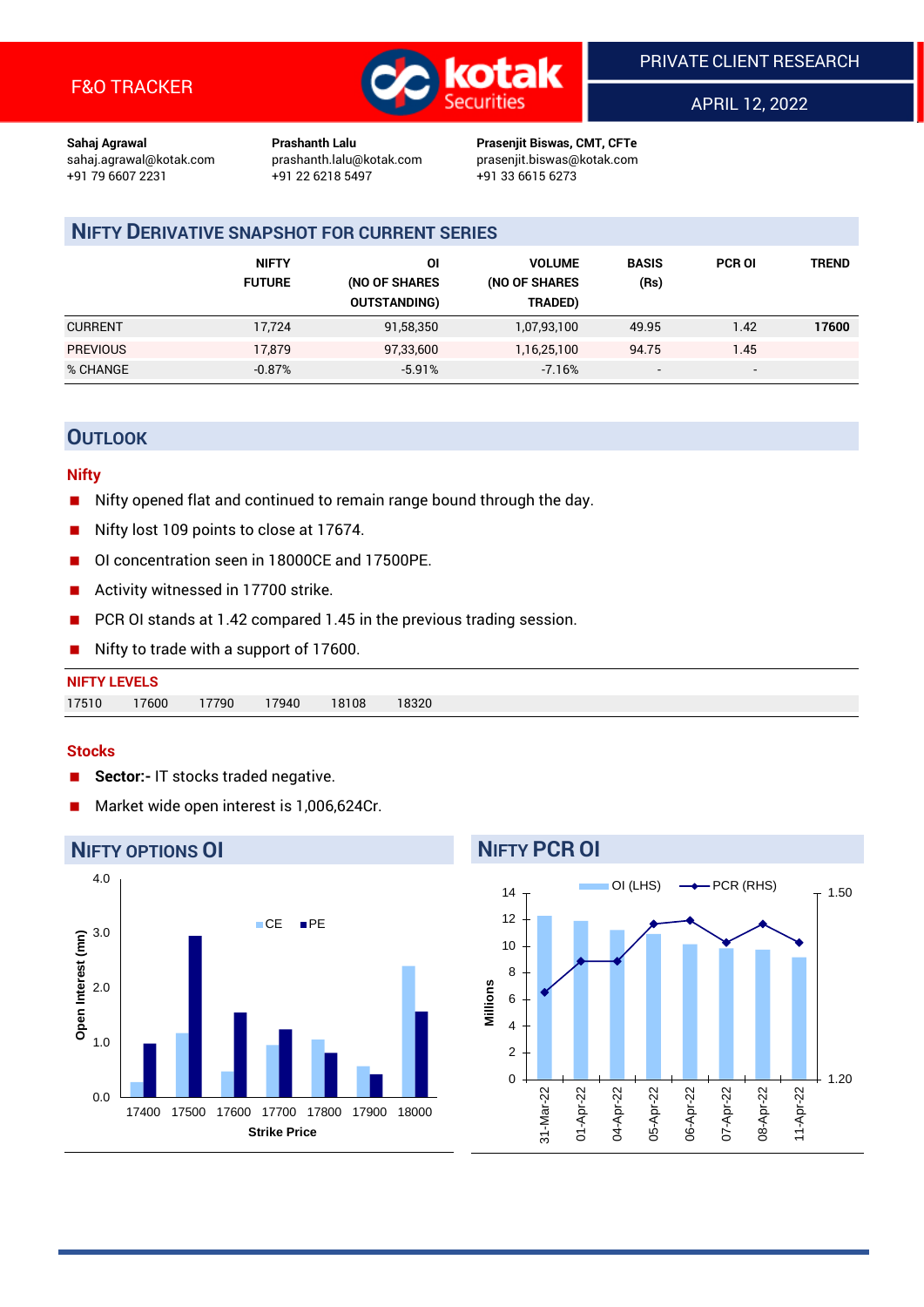# **FUTURE STATISTICS**

#### **OI INCREASE**

| <b>SYMBOL</b>     | ΟI    | ΟI          | <b>PRICE CHG</b> |
|-------------------|-------|-------------|------------------|
|                   | (%)   | (SHARES)    | (%)              |
| <b>PERSISTENT</b> | 23.9% | 3,79,950    | $-4.1%$          |
| <b>ACC</b>        | 23.0% | 31,86,250   | 2.9%             |
| AMBUJACEM         | 13.8% | 2,72,79,000 | 6.8%             |
| <b>GNFC</b>       | 12.3% | 34.67.100   | $-3.9%$          |
| <b>CHAMBLFERT</b> | 11.4% | 31,00,500   | 2.5%             |
| <b>LTTS</b>       | 11.1% | 8,45,800    | $-3.9%$          |
| <b>DELTACORP</b>  | 11.1% | 1,56,97,500 | $-1.8%$          |
| <b>INFY</b>       | 9.4%  | 3,49,70,100 | $-2.6%$          |
| <b>ALKEM</b>      | 8.7%  | 2,18,000    | 0.1%             |
| <b>INDIAMART</b>  | 8.3%  | 3,29,775    | 2.9%             |

| <b>OI DECREASE</b> |         |             |                  |
|--------------------|---------|-------------|------------------|
| <b>SYMBOL</b>      | ΟI      | ΟI          | <b>PRICE CHG</b> |
|                    | (%)     | (SHARES)    | $(\%)$           |
| BEL.               | $-7.9%$ | 3,67,15,600 | 1.8%             |
| <b>GODREJCP</b>    | $-6.4%$ | 63,84,000   | 0.1%             |
| APOLLOHOSP         | $-5.9%$ | 20,53,000   | 1.2%             |
| <b>ESCORTS</b>     | $-4.7%$ | 49.53.850   | $-0.4%$          |
| <b>NAUKRI</b>      | $-4.6%$ | 14,98,000   | 0.7%             |
| CONCOR             | $-4.6%$ | 59,99,200   | $-0.4%$          |
| <b>GUJGASLTD</b>   | $-4.5%$ | 40,11,250   | 1.9%             |
| <b>IPCALAB</b>     | $-3.6%$ | 7,45,650    | 0.9%             |
| <b>ASTRAL</b>      | $-3.5%$ | 7,70,275    | 1.3%             |
| <b>NMDC</b>        | $-3.5%$ | 6.08.69.500 | $-0.3%$          |

# **CASH STATISTICS**

| <b>TOP VOLUMES</b> |                      |              |              |  |  |  |  |  |
|--------------------|----------------------|--------------|--------------|--|--|--|--|--|
| <b>SYMBOL</b>      | <b>TRADED SHARES</b> | <b>VALUE</b> | <b>CLOSE</b> |  |  |  |  |  |
|                    | (QTY)                | (IN LAKHS)   |              |  |  |  |  |  |
| <b>HDFCBANK</b>    | 1,03,99,533          | 1,56,117     | 1,496        |  |  |  |  |  |
| <b>ADANIPOWER</b>  | 6,18,68,038          | 1,41,421     | 232          |  |  |  |  |  |
| <b>TATAPOWER</b>   | 4,79,72,951          | 1,36,606     | 283          |  |  |  |  |  |
| <b>ITC</b>         | 4,61,47,653          | 1,24,273     | 268          |  |  |  |  |  |
| <b>RELIANCE</b>    | 42,70,816            | 1,11,317     | 2,610        |  |  |  |  |  |
| AMBUJACEM          | 3,06,62,312          | 1,09,926     | 360          |  |  |  |  |  |
| <b>HDFC</b>        | 41,73,679            | 1,01,698     | 2,425        |  |  |  |  |  |
| <b>ICICIBANK</b>   | 1,32,16,391          | 1,00,525     | 760          |  |  |  |  |  |
| <b>TCS</b>         | 22,91,660            | 84,572       | 3,696        |  |  |  |  |  |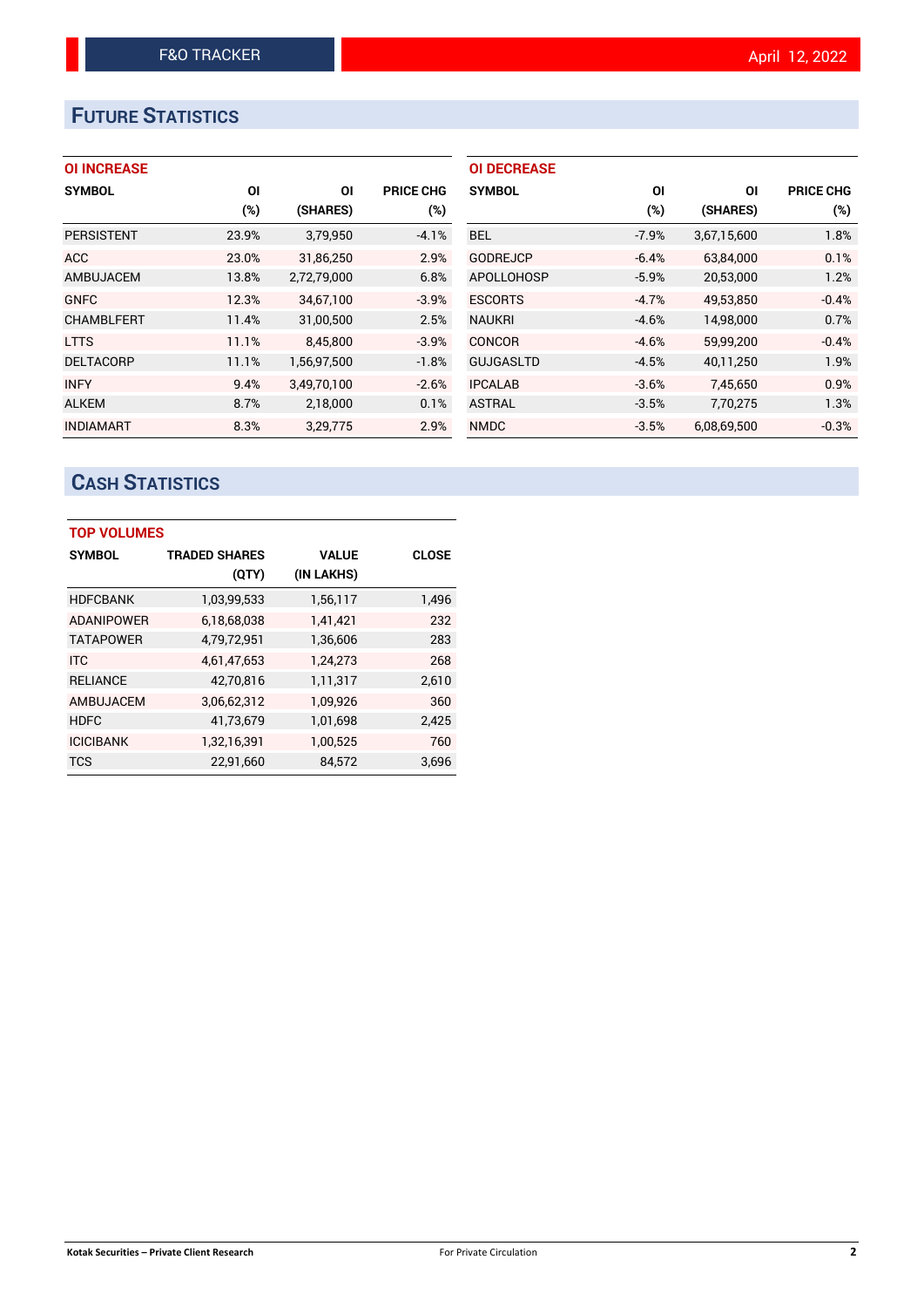## **OPTION STATISTICS**

#### **SIGNIFICANT CALL OPEN INTEREST**

| <b>SYMBOL</b>    | STRK         | <b>OPTION</b> | <b>CLOSE</b> | <b>FUT</b>   | ΟI         |
|------------------|--------------|---------------|--------------|--------------|------------|
|                  | <b>PRICE</b> | TYPE          | (RS)         | <b>CLOSE</b> | (SHARES)   |
| ONGC             | 175          | СE            | 2.0          | 172          | 222.06.800 |
| <b>NTPC</b>      | 160          | CE            | 1.0          | 154          | 218,08,200 |
| <b>COALINDIA</b> | 200          | CE            | 6.3          | 197          | 116,29,800 |
| <b>NTPC</b>      | 155          | CE            | 1.9          | 154          | 164,55,900 |
| <b>TATAPOWER</b> | 300          | CE            | 6.6          | 284          | 245,90,250 |
| <b>HINDALCO</b>  | 600          | CF            | 8.8          | 577          | 58,48,000  |
| <b>MARUTI</b>    | 8.000        | СE            | 71.5         | 7,590        | 5,19,200   |
| <b>TCS</b>       | 4.000        | CE            | 15.3         | 3,702        | 23,13,450  |
| <b>IOC</b>       | 130          | CE            | 3.5          | 130          | 115,50,500 |
| GAIL             | 170          | СE            | 3.3          | 165          | 59,29,200  |

#### **SIGNIFICANT PUT OPEN INTEREST**

| <b>SYMBOL</b>     | <b>STRK</b><br><b>PRICE</b> | <b>OPTION</b><br>TYPE | <b>CLOSE</b><br>(RS) | <b>FUT</b><br><b>CLOSE</b> | ΟI<br>(SHARES) |
|-------------------|-----------------------------|-----------------------|----------------------|----------------------------|----------------|
| <b>NTPC</b>       | 150                         | PF                    | 1.2                  | 154                        | 98,66,700      |
| <b>TCS</b>        | 3,700                       | <b>PE</b>             | 86.6                 | 3,702                      | 9,50,100       |
| <b>ITC</b>        | 250                         | <b>PE</b>             | 1.5                  | 268                        | 96,32,000      |
| <b>TATAPOWER</b>  | 250                         | PF                    | 1.9                  | 284                        | 79.24.500      |
| <b>TCS</b>        | 3,600                       | <b>PE</b>             | 48.1                 | 3,702                      | 7,66,800       |
| <b>NTPC</b>       | 145                         | <b>PE</b>             | 0.6                  | 154                        | 43.89.000      |
| <b>TCS</b>        | 3.500                       | <b>PE</b>             | 26.9                 | 3.702                      | 7,10,700       |
| <b>MARUTI</b>     | 7,000                       | <b>PE</b>             | 43.6                 | 7,590                      | 1,41,000       |
| <b>SBIN</b>       | 500                         | <b>PE</b>             | 6.9                  | 517                        | 42,75,000      |
| <b>TATAMOTORS</b> | 440                         | <b>PE</b>             | 10.6                 | 454                        | 51,87,000      |

| SIGNIFICANT CALL OPEN INTEREST ADDITION |              |               |             |        |              |  |  |  |
|-----------------------------------------|--------------|---------------|-------------|--------|--------------|--|--|--|
| <b>SYMBOL</b>                           | <b>STRK</b>  | <b>OPTION</b> | <b>OPEN</b> |        | <b>CLOSE</b> |  |  |  |
|                                         | <b>PRICE</b> | <b>TYPE</b>   | <b>INT</b>  | (%)    | (Rs)         |  |  |  |
| AMBUJACEM                               | 450          | СE            | 1,66,500    | 11000% | 0.7          |  |  |  |
| ACC                                     | 2,600        | <b>CE</b>     | 1,25,500    | 4464%  | 4.1          |  |  |  |
| <b>HCLTECH</b>                          | 1,130        | СE            | 1,11,300    | 3080%  | 36.1         |  |  |  |
| <b>WIPRO</b>                            | 575          | <b>CE</b>     | 2,05,600    | 2756%  | 15.9         |  |  |  |
| <b>PNB</b>                              | 49           | <b>CE</b>     | 8,96,000    | 2700%  | 0.1          |  |  |  |
| AMBUJACEM                               | 440          | CF.           | 2.29.500    | 1813%  | 1.0          |  |  |  |
| <b>INFY</b>                             | 1,780        | <b>CE</b>     | 5,03,700    | 1288%  | 49.5         |  |  |  |
| <b>HCLTECH</b>                          | 1.140        | <b>CE</b>     | 3.40.900    | 1253%  | 31.5         |  |  |  |
| <b>SYNGENE</b>                          | 680          | <b>CE</b>     | 2,73,700    | 820%   | 19.6         |  |  |  |
| AMBUJACEM                               | 395          | <b>CE</b>     | 1.14.000    | 660%   | 3.8          |  |  |  |

| SIGNIFICANT PUT OPEN INTEREST ADDITION |              |               |             |        |              |  |  |  |
|----------------------------------------|--------------|---------------|-------------|--------|--------------|--|--|--|
| <b>SYMBOL</b>                          | <b>STRK</b>  | <b>OPTION</b> | <b>OPEN</b> | OI CHG | <b>CLOSE</b> |  |  |  |
|                                        | <b>PRICE</b> | TYPE          | INT         | (%)    | (Rs)         |  |  |  |
| <b>ITC</b>                             | 272          | <b>PE</b>     | 3,90,400    | 12100% | 10.4         |  |  |  |
| AMBUJACEM                              | 345          | <b>PE</b>     | 2,07,000    | 6800%  | 6.7          |  |  |  |
| AMBUJACEM                              | 360          | PE            | 3,40,500    | 3683%  | 12.6         |  |  |  |
| <b>IOC</b>                             | 129          | <b>PE</b>     | 1,43,000    | 1000%  | 3.3          |  |  |  |
| <b>JSWSTEEL</b>                        | 770          | <b>PE</b>     | 1,93,050    | 794%   | 29.4         |  |  |  |
| <b>CHAMBLFERT</b>                      | 500          | PE            | 1,05,000    | 536%   | 33.5         |  |  |  |
| AMBUJACEM                              | 350          | <b>PE</b>     | 5,92,500    | 490%   | 8.3          |  |  |  |
| <b>ITC</b>                             | 275          | <b>PE</b>     | 19,61,600   | 419%   | 12.0         |  |  |  |
| AMBUJACEM                              | 340          | <b>PE</b>     | 6,28,500    | 351%   | 5.2          |  |  |  |
| <b>INDIACEM</b>                        | 230          | PE            | 2,20,400    | 347%   | 9.3          |  |  |  |

| <b>CALL OPTION VOLUMES</b> |              |               |                  | <b>PUT OPTION VOLUMES</b> |                 |              |               |                  |              |
|----------------------------|--------------|---------------|------------------|---------------------------|-----------------|--------------|---------------|------------------|--------------|
| <b>SYMBOL</b>              | <b>STRK</b>  | <b>OPTION</b> | <b>CONTRACTS</b> | <b>CLOSE</b>              | <b>SYMBOL</b>   | <b>STRK</b>  | <b>OPTION</b> | <b>CONTRACTS</b> | <b>CLOSE</b> |
|                            | <b>PRICE</b> | <b>TYPE</b>   |                  | (Rs)                      |                 | <b>PRICE</b> | <b>TYPE</b>   |                  | (Rs)         |
| <b>TCS</b>                 | 3,700        | <b>CE</b>     | 28,446           | 89.9                      | <b>TCS</b>      | 3,700        | <b>PE</b>     | 12,113           | 86.6         |
| <b>TCS</b>                 | 3.800        | <b>CE</b>     | 24.987           | 48.6                      | <b>TCS</b>      | 3.600        | <b>PE</b>     | 11.238           | 48.1         |
| <b>ITC</b>                 | 300          | <b>CE</b>     | 24,363           | 1.7                       | <b>TCS</b>      | 3,500        | <b>PE</b>     | 9,639            | 26.9         |
| <b>ITC</b>                 | 270          | <b>CE</b>     | 24.149           | 7.0                       | <b>ITC</b>      | 250          | <b>PE</b>     | 7.640            | 1.5          |
| <b>ITC</b>                 | 280          | <b>CE</b>     | 19,157           | 4.1                       | <b>RELIANCE</b> | 2,600        | <b>PE</b>     | 7,632            | 53.0         |
| <b>RELIANCE</b>            | 2,700        | <b>CE</b>     | 18,053           | 30.5                      | <b>TCS</b>      | 3.400        | <b>PE</b>     | 7.198            | 14.9         |
| <b>TCS</b>                 | 3,900        | <b>CE</b>     | 17,875           | 25.3                      | <b>INFY</b>     | 1,700        | <b>PE</b>     | 6,896            | 25.3         |
| <b>INFY</b>                | 1.900        | <b>CE</b>     | 17.736           | 14.2                      | <b>ITC</b>      | 260          | <b>PE</b>     | 5.747            | 3.7          |
| <b>TCS</b>                 | 4.000        | <b>CE</b>     | 16,049           | 15.3                      | <b>ITC</b>      | 240          | <b>PE</b>     | 5,194            | 0.7          |
| <b>RELIANCE</b>            | 2,600        | <b>CE</b>     | 15,691           | 72.2                      | <b>HDFCBANK</b> | 1.500        | <b>PE</b>     | 5.111            | 39.5         |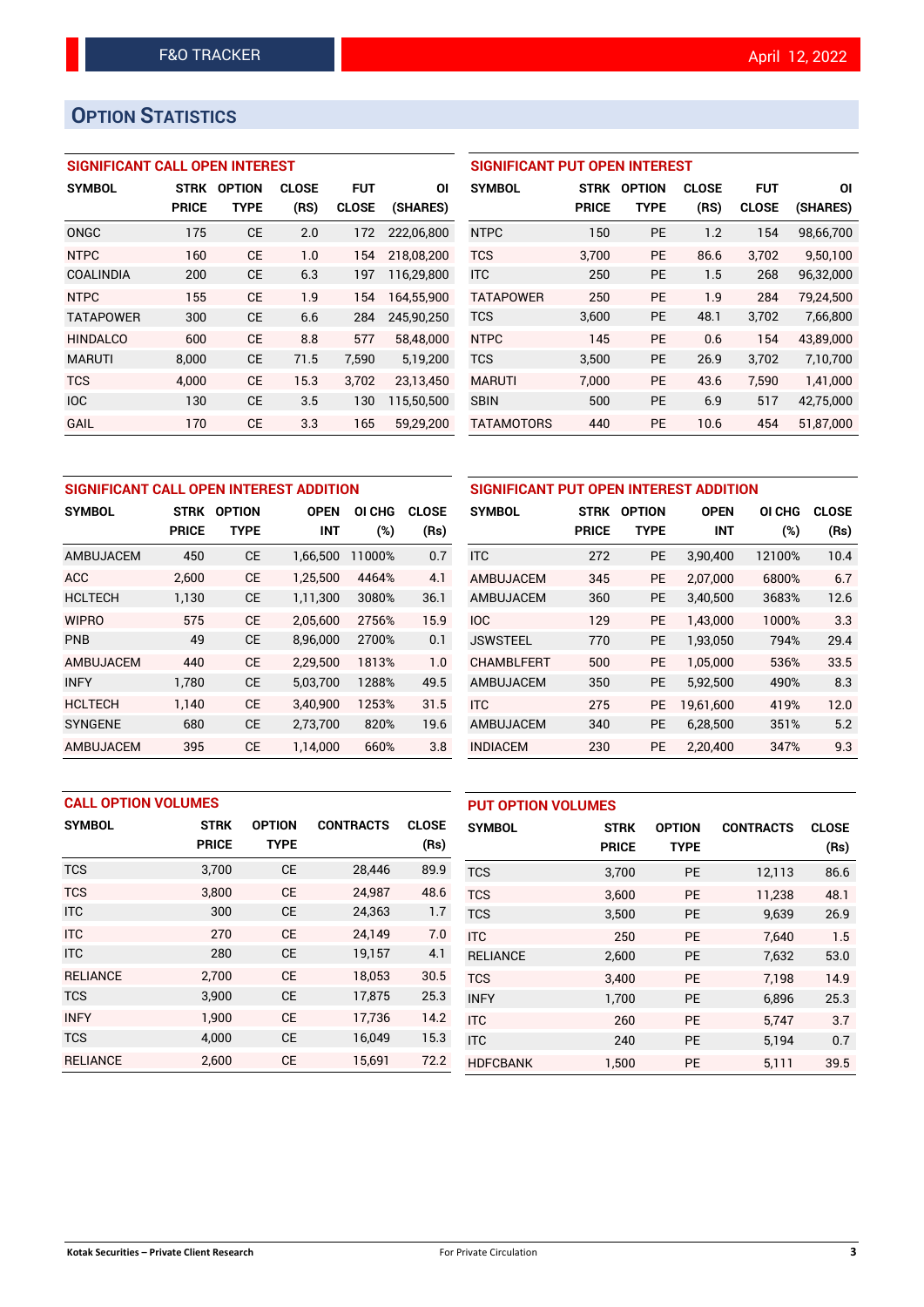#### **RATING SCALE (PRIVATE CLIENT GROUP)**

- **BUY**  Stock/Index looks strong from the expiry/near term perspective and is expected to gain on the basis of technical and/or derivative parameters. Time frame is minimum of current expiry and in certain cases extend to the next series depending on the stock behaviour. Strict stop loss needs to be adhered to for every buy/long recommendation given.
- **SELL** Stock/Index looks weak from the expiry/near term perspective and is expected to gain on the basis of technical and/or derivative parameters. Time frame is minimum of current expiry and in certain cases extend to the next series depending on the stock behaviour. Strict stop loss needs to be adhered to for every sell/short recommendation given.

#### **FUNDAMENTAL RESEARCH TEAM (PRIVATE CLIENT GROUP)**

**Shrikant Chouhan Arun Agarwal Amit Agarwal, CFA Hemali Dhame** shrikant.chouhan@kotak.com arun.agarwal@kotak.com agarwal.amit@kotak.com Hemali.Dhame@kotak.com +91 22 6218 5408 +91 22 6218 6443 +91 22 6218 6439 +91 22 6218 6433

Metals & Mining, Midcap Pharmaceuticals Pharmaceuticals Research Associate Support Executive<br>
iatin.damania@kotak.com purvi.shah@kotak.com rini.mehta@kotak.com k.kathirvelu@kotak.com jatin.damania@kotak.com

**Sumit Pokharna** Pankaj Kumar<br>Oil and Gas, Information Tech Construction, sumit.pokharna@kotak.com pankajr.kumar@kotak.com +91 22 6218 6438 +91 22 6218 6434

# **Jatin Damania Purvi Shah Rini Mehta K. Kathirvelu**

Construction, Capital Goods & Midcaps

Transportation, Paints, FMCG

+91 22 6218 6440 +91 22 6218 6432 +91 80801 97299 +91 22 6218 6427

#### **TECHNICAL RESEARCH TEAM (PRIVATE CLIENT GROUP)**

**Shrikant Chouhan Amol Athawale Sayed Haider** [shrikant.chouhan@kotak.com](mailto:shrikant.chouhan@kotak.com) [amol.athawale@kotak.com](mailto:amol.athawale@kotak.com) Research Associate +91 22 6218 5408 +91 20 6620 3350 [sayed.haider@kotak.com](mailto:sayed.haider@kotak.com)

+91 22 62185498

#### **DERIVATIVES RESEARCH TEAM (PRIVATE CLIENT GROUP)**

+91 79 6607 2231 +91 22 6218 5497 +91 33 6615 6273

**Sahaj Agrawal Prashanth Lalu Prasenjit Biswas, CMT, CFTe** [prasenjit.biswas@kotak.com](mailto:prasenjit.biswas@kotak.com)